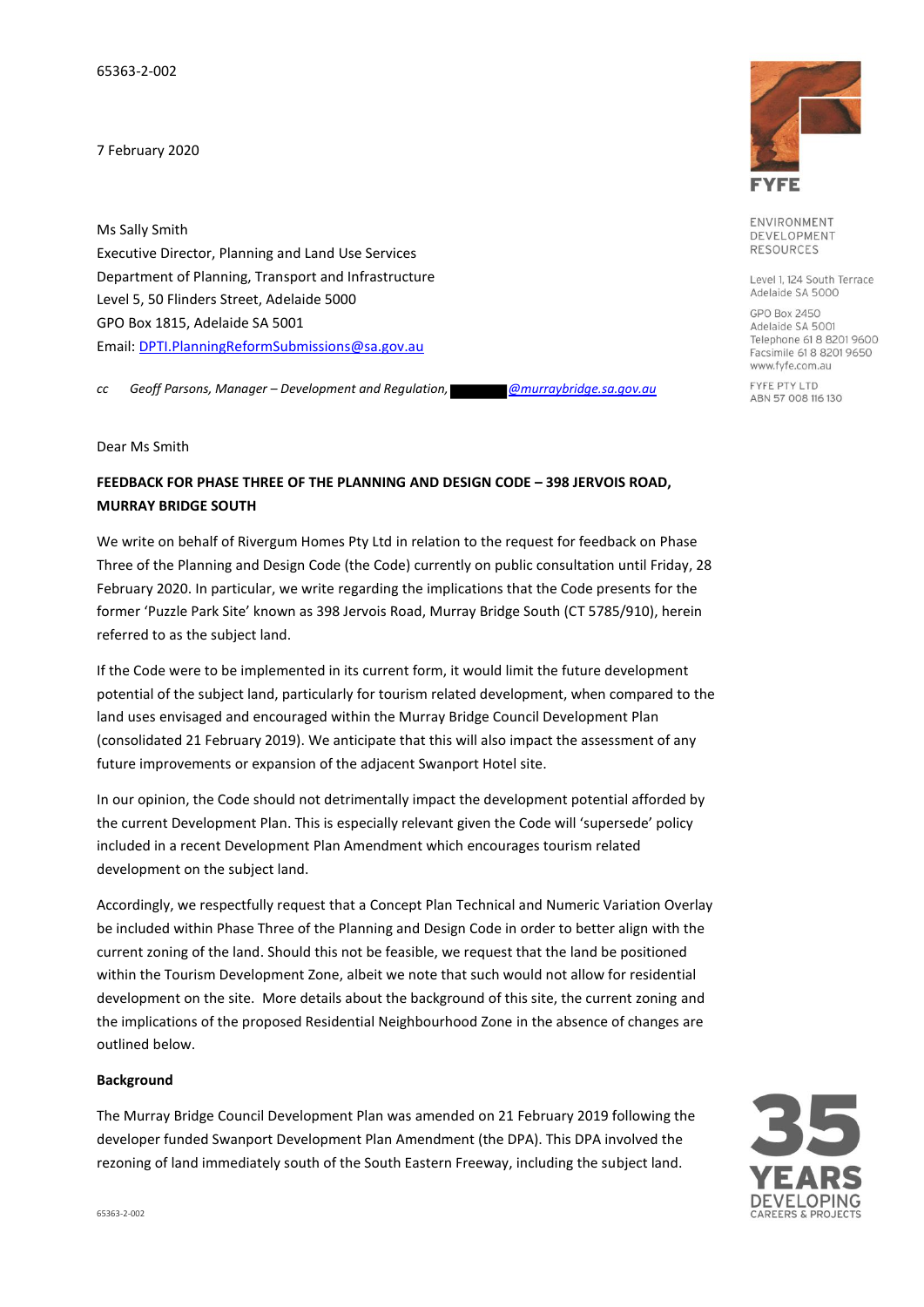

The site was incorporated into the DPA given a planning consent for 234 retirement dwellings, a community centre and cabin park lapsed in 2015 and no interest was being shown for a potential tourism related development at the time. Consequently, the DPA rezoned the subject land (including the adjacent Swanport Hotel) from the Tourist Development Zone to the Rural Living Zone.

Notwithstanding, the DPA did not seek to limit the future development potential of the subject land and included policies that reinforce and support the existing tourism development on the land. The DPA also revised the list of non-complying uses within the Rural Living Zone to ensure the ongoing operation and expansion of the existing tourism related businesses was encouraged whilst allowing for new tourism related development to occur.

#### **Current Policy Setting within the Development Plan**

The subject land is currently situated within the Rural Living Zone and Precinct Area 21 Swanport as shown in Figure 1 below.



**Figure 1 Current Zoning (Murray Bridge Development Plan)**

With respect to tourism development and associated uses, the Precinct Area outlines the following:

*Desired Character: The area in the vicinity of the existing Swanport Hotel on the western side of Jervois Road will support the continued operation and redevelopment of the hotel, including the development of a range of tourist accommodation and ancillary uses. Tourist accommodation facilities will recognise the location of the site adjacent a major transport corridor and will include accommodation in the form of motel and cabins together with powered and unpowered sites for caravans and recreational vehicles. The hotel and associated tourist accommodation uses will feature a landscape buffer separating these uses from surrounding residential development.*

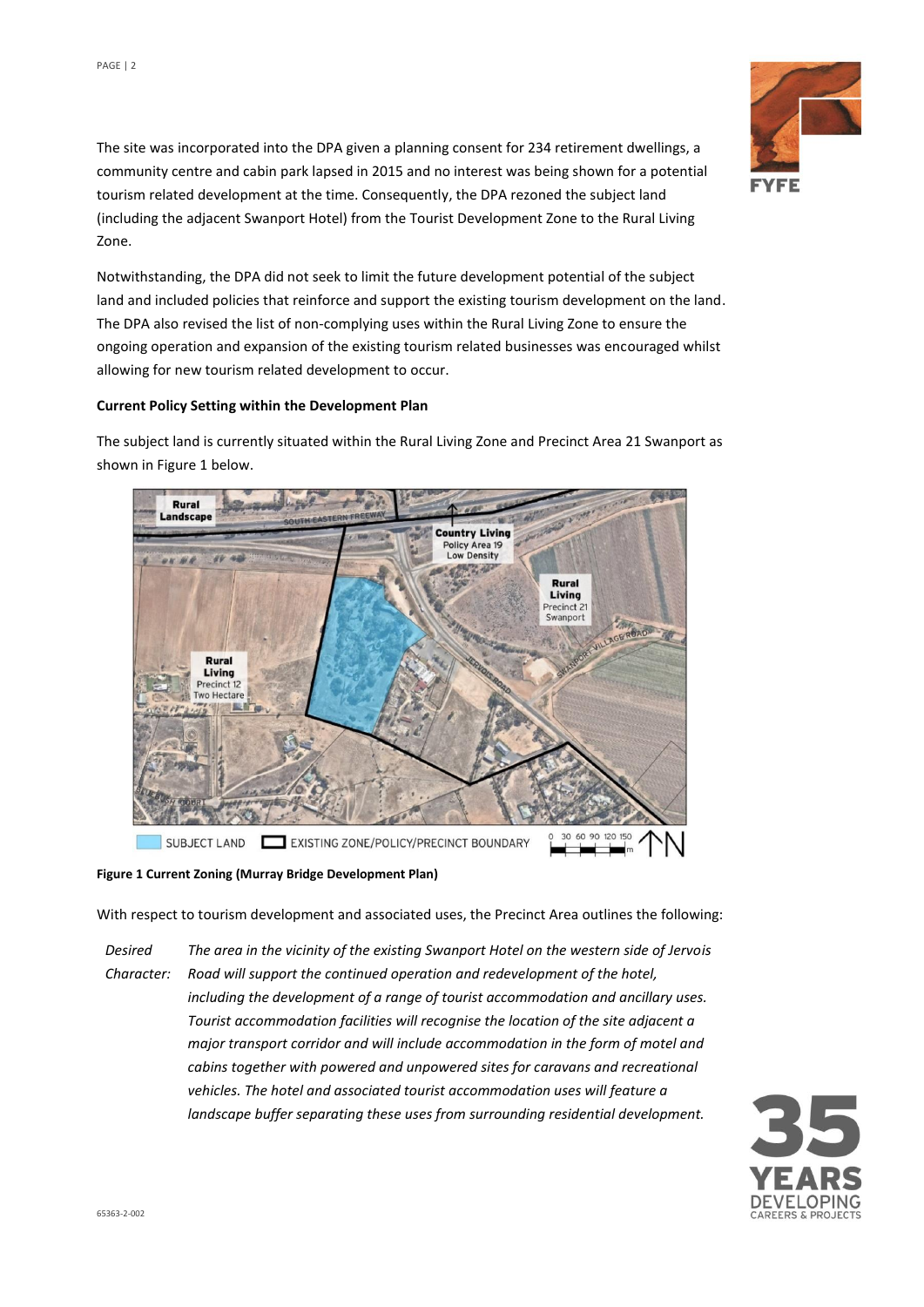

- *PDC 33 The following forms of development are envisaged in the precinct to the west of Jervois Road (in addition to those envisaged in the Rural Living Zone):* 
	- *tourist accommodation*
	- *hotel*
	- *motel*
	- *caravan park*
	- *truck parking area, in association with tourist accommodation*
	- *recreational facilities.*
- *PDC 34 Land within the precinct to the west of Jervois Road should be development for a mix of residential, hotel and tourist accommodation uses.*
- *PDC 35 Tourist accommodation uses within the precinct to the west of Jervois Road should be separated from surrounding residential development by a 20 metre landscaped buffer. Species used to establish the landscape buffer should comprise those found within Table MuBr/6 - Landscaping Schedule.*

The land also benefits from multiple exceptions within the Procedural Matter of the Zone, enabling a hotel, restaurant or shop to be assessed 'on-merit' rather than non-complying. In addition, the procedural matters of the Rural Living Zone assign such land uses as Category 2 for the purposes of public notification.

Consequently, whilst the subject land is situated within a Rural Living Zone, it is evident that the Development Plan supports tourism development on the subject land, in a manner similar to the Tourist Development Zone that previously applied to the land.

## **Proposed Policy Setting within Phase Three of the Planning and Design Code**

The Code proposes to re-zone the subject land to the Residential Neighbourhood Zone, as shown in Figure 2 below.



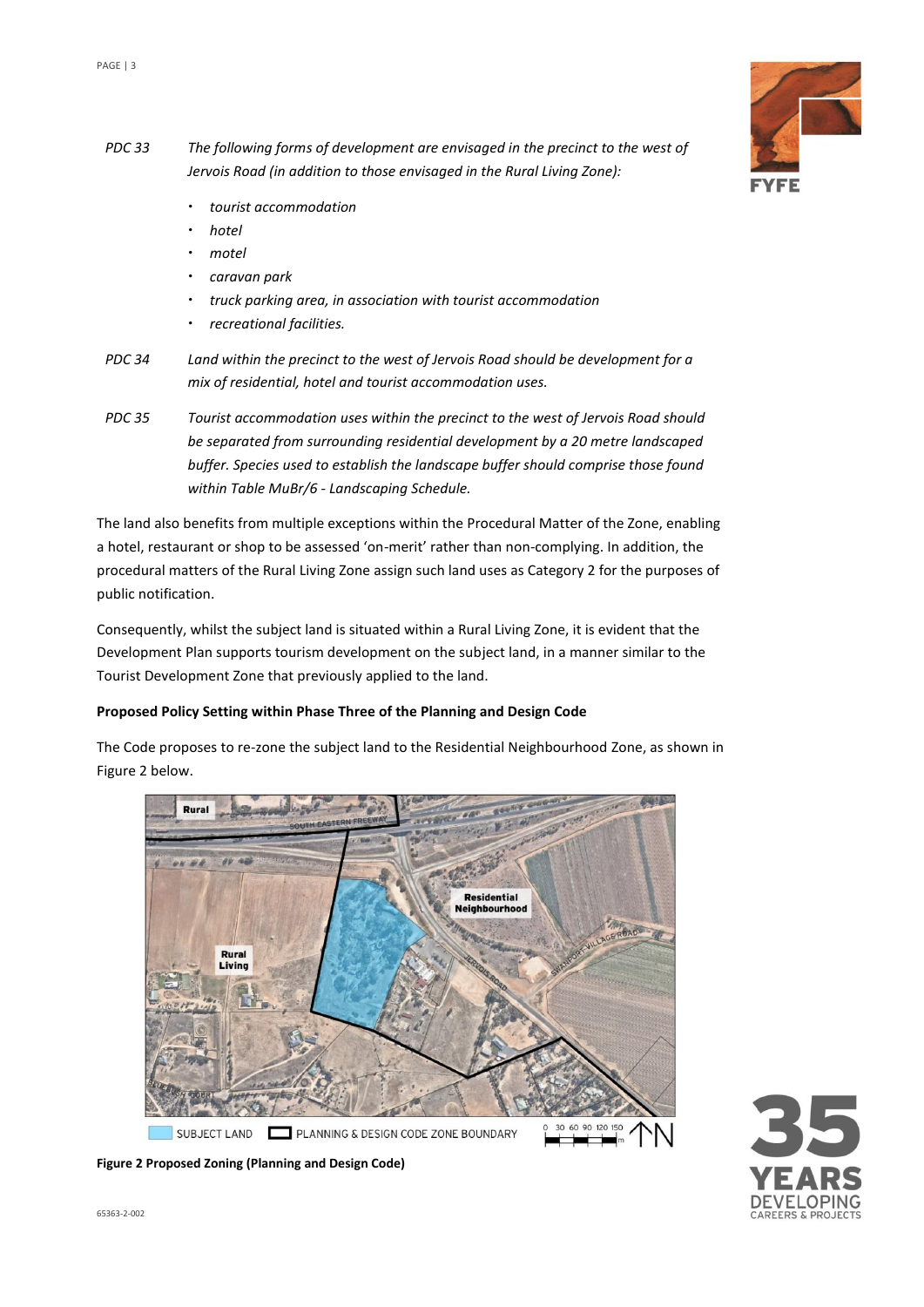*1.1*

The Residential Neighbourhood Zone outlines the following uses are anticipated within the Zone:

*DTS/DPF Development comprises one or more of the following land uses:* 

- *Ancillary accommodation*
	- *Community facility*
- *Dwelling*
- *Educational establishment*
- *Office*
- *Outbuilding*
- *Pre-school*
- *Recreation area*
- *Residential flat building*
- *Retirement facility*
- *Shop*
- *Supported accommodation.*

In addition to the above, the Zone also clearly emphasises the intent to retain the residential nature of the Zone:

- *DO 1 Low or very low density housing within low rise buildings, often together with large outbuildings. Easy access and parking for cars. Considerable space for trees and other vegetation around buildings, as well as on-site wastewater treatment where necessary. Limited goods, services and facilities that enhance rather than compromise rural residential amenity.*
- *PO 1.1 Residential development and supporting uses that are consistent with a spacious and peaceful lifestyle for individual households.*
- *PO 1.3 Non-residential development compatible with a residential character and amenity.*

It is evident from the above that the Residential Neighbourhood Zone does not envisage the same uses that the current Rural Living Zone encourages, impacting the development potential for the land. In addition, the proposed Zone does not recognise the existing Swanport Hotel on the adjacent site. A comparison of the procedural matters relating to key tourism related developments for each site is provided in **Attachment A**.

#### **Tourism Development Zone**

In contrast to the Residential Neighbourhood Zone, the Tourism Development Zone outlines the following:

- *DO 1 A range of tourist accommodation and associated services and facilities that enhance visitor experiences and enjoyment.*
- *PO 1.1 Tourist accommodation and a range of complementary entertainment, recreation and service activities catering to the needs and enjoyment of travellers.*



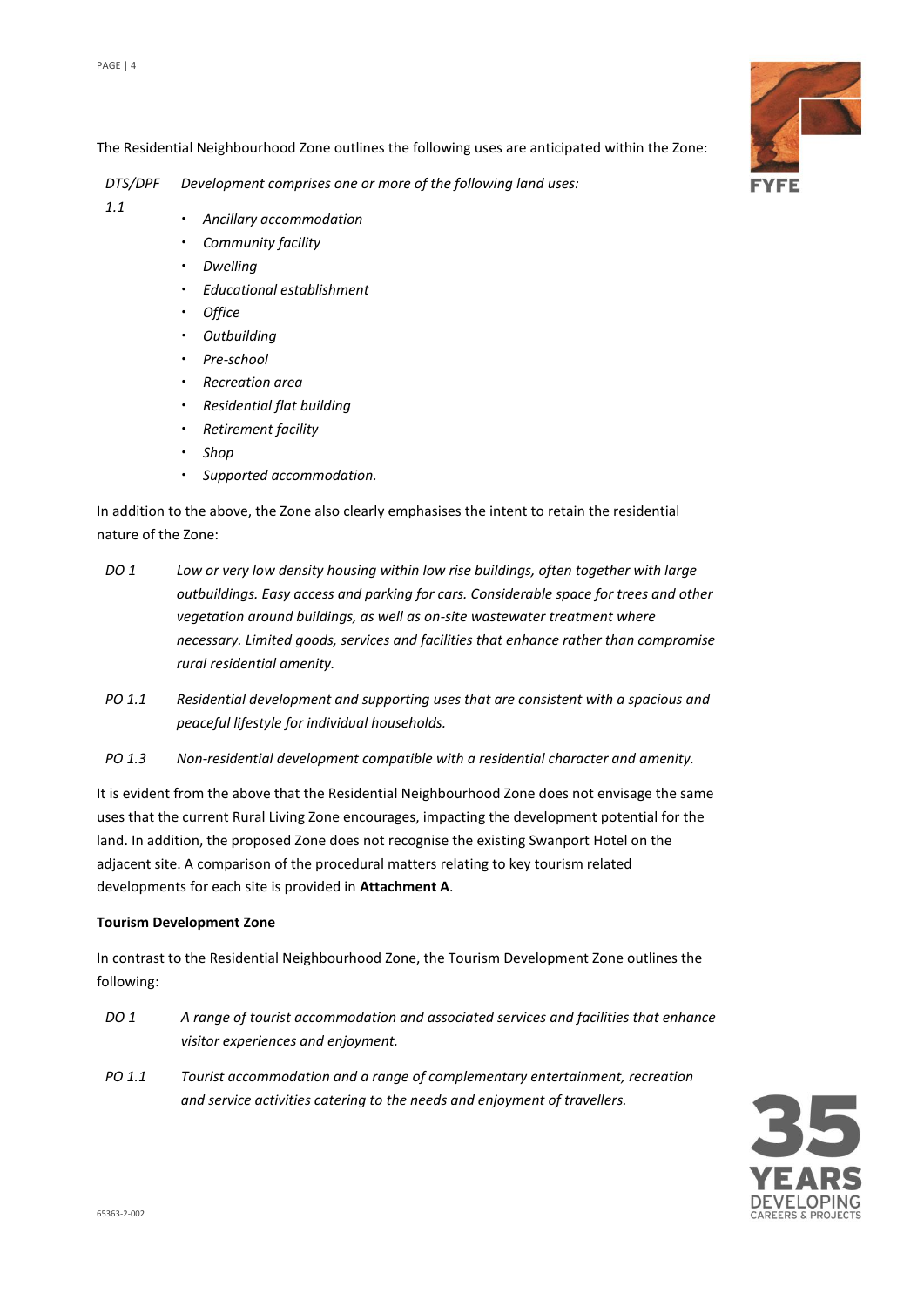*DTS/DPF Development comprises one or more of the following land uses:* 

- *1.1 Advertisement* 
	- *Amenity block, including shower, toilet and laundry facilities*
	- *Caravan park*
	- *Coast protection works*
	- *Dwelling ancillary to tourist accommodation*
	- *Indoor recreation facility*
	- *Office ancillary to tourist accommodation*
	- *Recreation facility*
	- *Shop*
	- *Spa pool*
	- *Swimming pool*
	- *Tourist accommodation*
	- *Tourist information centre.*

As a result, in our opinion, the Tourism Development Zone better reflects the policy contained within the current Rural Living Zone in relation to tourism development. However, it does not contemplate residential development unless is it associated with tourism development.

#### **Preferred Outcome**

Based on the review above, in our opinion no Zone within the Planning and Design Code exists that combines both tourism and residential development in a similar manner to the current Rural Living Zone. With this in mind, we respectfully request that a Concept Plan Technical and Numeric Variation Overlay be included within Phase Three of the Code in order to better align with the current zoning.

This Concept Plan Technical and Numeric Variation Overlay should include the key Principles of Development Control (PDCs) that apply to Precinct Area 21 Swanport along with Concept Plan MapMuBr/20 - Rural Living (Swanport), similar to our example included in **Attachment B** (based on similar Concept Plan Technical and Numeric Variation Overlays already included within the Code).

Further supporting this approach, we note that the Residential Neighbourhood Zone already includes Performance Outcome (PO) 11.1 which states:

'*Development is compatible with the outcomes sought by any relevant Concept Plan contained within the Concept Plans Technical and Numeric Variation Overlay*.'

Most forms of tourism related development will fall within '*all other Code Assessed Development'* of '*Table 3 - Applicable Policies for Performance Assessed Development*' of the Residential Neighbourhood Zone. Therefore, all Zone policies will be applicable to the assessment of tourism related development within the Zone, including PO 11.1, enabling the relevant authority to consider the policies included within the Concept Plan Technical and Numeric Variation Overlay.



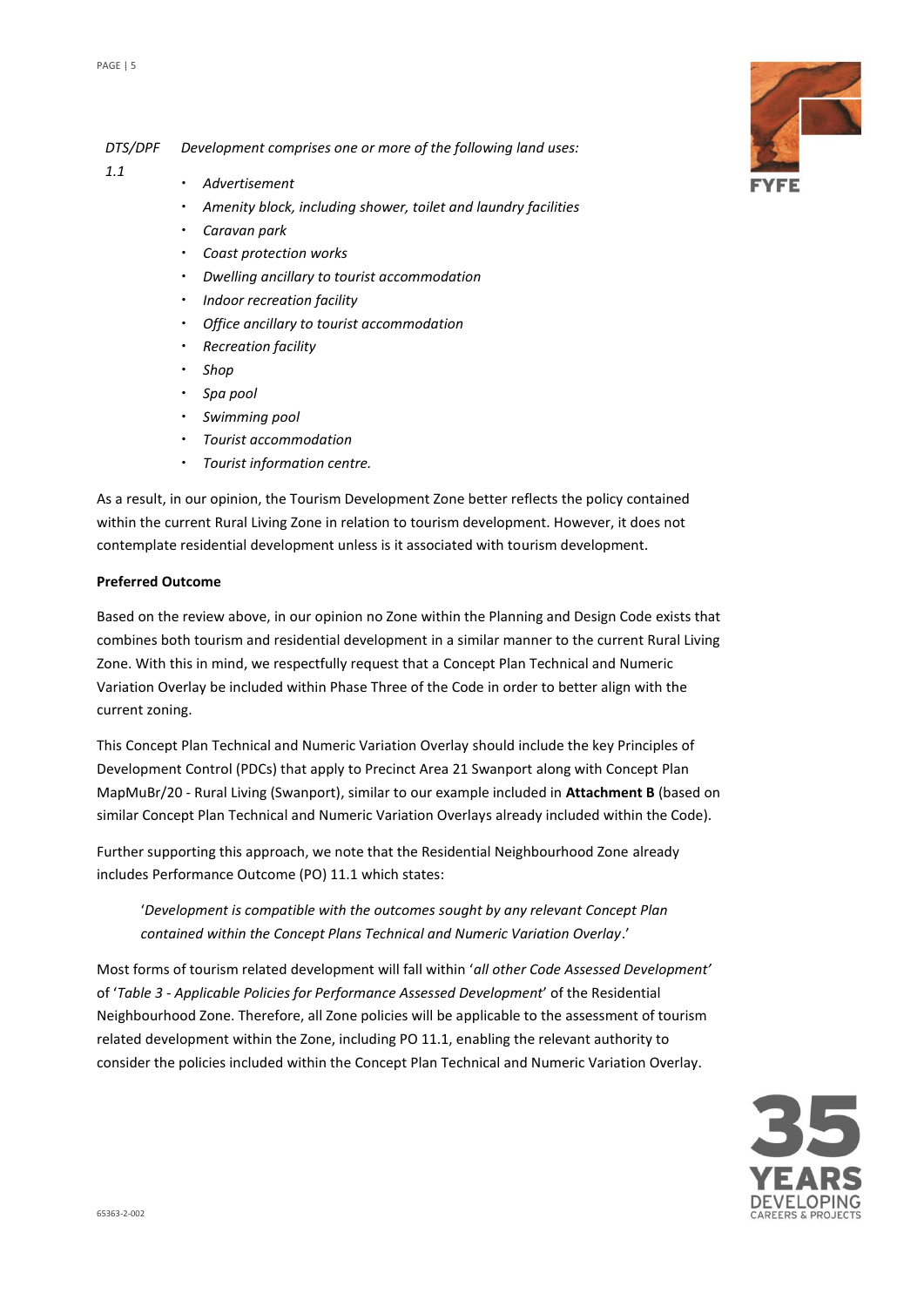#### **Overlays**

Separately, we note that the subject land is also subject to the following overlays:

- Noise and Air Emissions Overlay
- Traffic Generating Development Overlay
- Urban Transport Routes Overlay
- Hazards (Bushfire General Risk) Overlay
- Murray Darling Basin Overlay
- Native Vegetation Overlay
- Technical and Variation Overlays
	- ― Minimum frontage for a detached dwelling is 30m
	- ― Minimum lot size is 2500 sqm

The above Overlays are not considered to fundamentally restrict the future use of the land for the purposes of tourist accommodation or associated development, so no further comment has been made in relation to these Overlays.

In closing, we appreciate the opportunity to provide feedback to Phase Three of the Code and would welcome the opportunity for an ongoing dialogue with DPTI during the transition to the Code.

Should you have any questions about the above feedback, please contact the undersigned on

or

Yours sincerely

Kayla Gaskin Town Planning Consultant



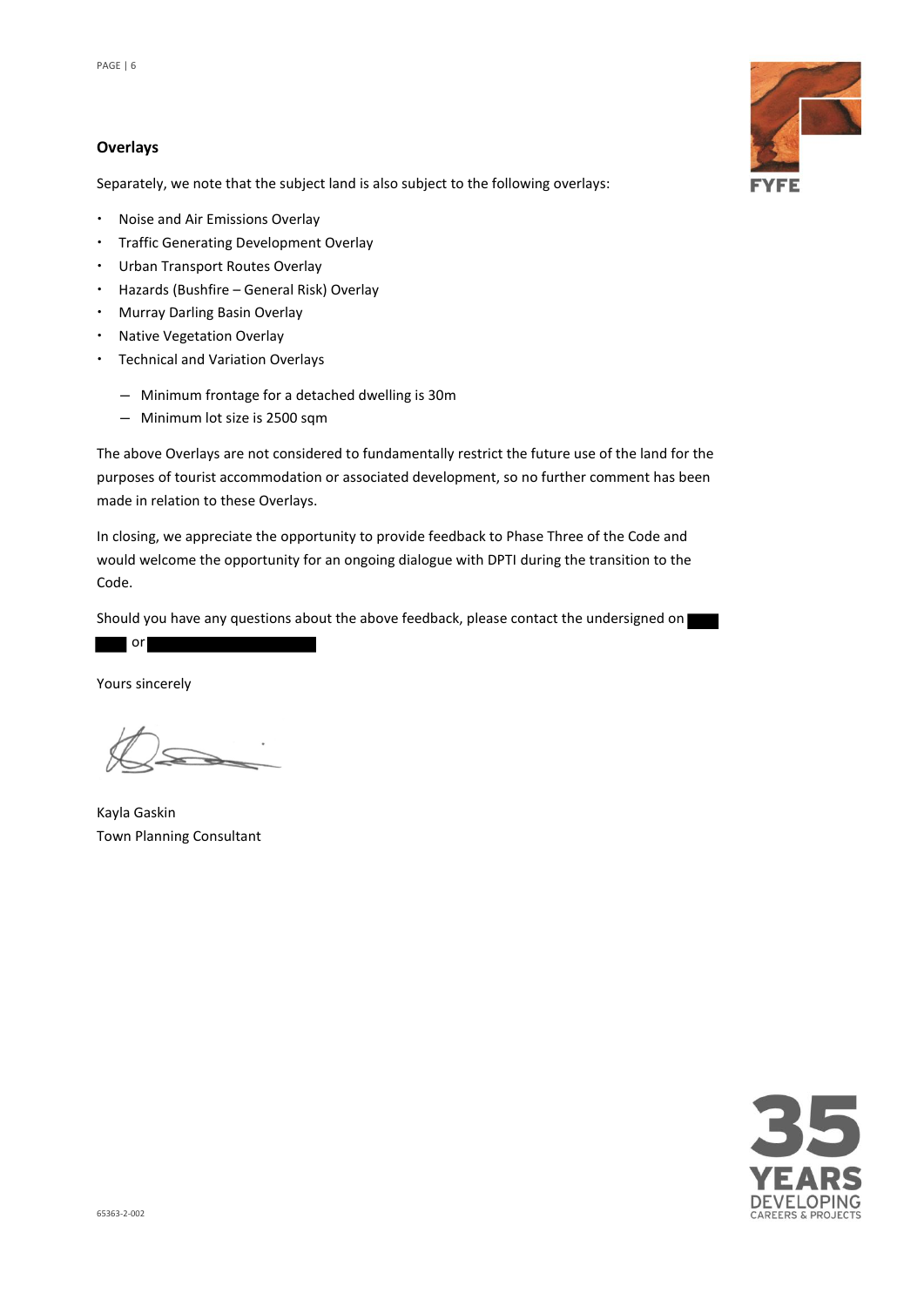

## **ATTACHMENT A**

## **DEVELOPMENT PLAN AND PLANNING AND DESIGN CODE COMPARISON**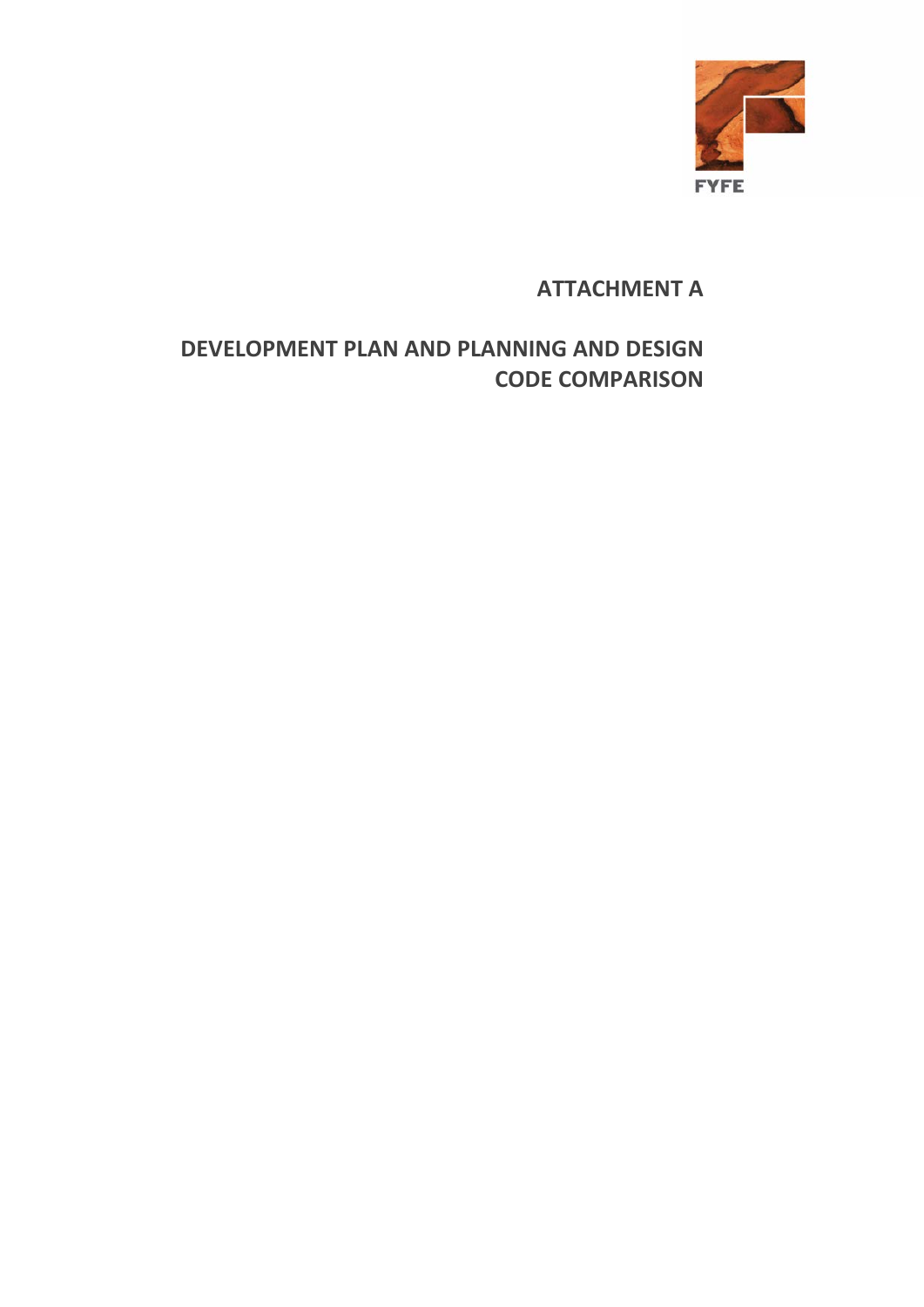| Attachment A - Development Plan and Planning and Design Code Comparison |  |
|-------------------------------------------------------------------------|--|
|-------------------------------------------------------------------------|--|

| <b>Land Use</b>                                                      | Murray Bridge Council Development Plan                                                                                                         | <b>Planning and Design Code</b>                                                                                                                                                                           | <b>Planning and Design Code</b>                                                                                                                                                                       |
|----------------------------------------------------------------------|------------------------------------------------------------------------------------------------------------------------------------------------|-----------------------------------------------------------------------------------------------------------------------------------------------------------------------------------------------------------|-------------------------------------------------------------------------------------------------------------------------------------------------------------------------------------------------------|
|                                                                      | (Consolidated 21 February 2019)                                                                                                                | (Phase Three)                                                                                                                                                                                             | (Phase Three)                                                                                                                                                                                         |
|                                                                      | <b>Rural Living Zone</b>                                                                                                                       | Residential Neighbourhood Zone                                                                                                                                                                            | Tourism Development Zone                                                                                                                                                                              |
| Tourist accommodation                                                | 'On-merit'<br>$\overline{\phantom{a}}$<br>Category 2<br>$\overline{\phantom{a}}$<br>Specifically envisaged within Precinct Area<br>21 Swanport | Performance assessed development<br>$\overline{\phantom{a}}$<br><b>Public Notification required</b><br>$\overline{\phantom{a}}$<br>Not envisaged within the Zone<br>$\overline{\phantom{a}}$              | Performance assessed development<br>$\overline{\phantom{0}}$<br><b>Public Notification required</b><br>$\overline{a}$<br>Specifically envisaged within the Zone<br>$\overline{\phantom{a}}$           |
| Hotel                                                                | 'On-merit'<br>$\overline{\phantom{a}}$<br>Category 2<br>٠<br>Specifically envisaged within Precinct Area<br>$\sim$<br>21 Swanport              | Performance assessed development<br>$\overline{\phantom{a}}$<br><b>Public Notification required</b><br>$\overline{a}$<br>Not envisaged within the Zone<br>$\overline{\phantom{a}}$                        | Performance assessed development<br>$\overline{\phantom{a}}$<br>Public Notification required<br>$\overline{\phantom{a}}$<br>Specifically envisaged within the Zone<br>$\overline{\phantom{a}}$        |
| Motel (will be tourist<br>accommodation when Code is<br>implemented) | 'On-merit'<br>$\overline{\phantom{a}}$<br>Category 2<br>$\sim$<br>Specifically envisaged within Precinct Area<br>21 Swanport                   | Performance assessed development<br>$\overline{\phantom{a}}$<br>Public Notification required<br>$\overline{\phantom{a}}$<br>Not envisaged within the Zone                                                 | Performance assessed development<br>$\overline{\phantom{a}}$<br><b>Public Notification required</b><br>$\overline{a}$<br>Specifically envisaged within the Zone<br>$\overline{\phantom{a}}$           |
| Caravan park / Caravan and<br><b>Tourist Park</b>                    | 'On-merit'<br>$\overline{\phantom{a}}$<br>Category 2<br>Specifically envisaged within Precinct Area<br>÷,<br>21 Swanport                       | Performance assessed development<br>$\overline{\phantom{a}}$<br><b>Public Notification required</b><br>$\overline{\phantom{a}}$<br>Not envisaged within the Zone<br>$\overline{\phantom{a}}$              | Performance assessed development<br>$\overline{\phantom{a}}$<br><b>Public Notification required</b><br>$\overline{\phantom{a}}$<br>Specifically envisaged within the Zone<br>$\overline{\phantom{a}}$ |
| Truck parking area, in association<br>with tourist accommodation     | 'On-merit'<br>Category 2<br>$\overline{\phantom{0}}$<br>Specifically envisaged within Precinct Area<br>÷,<br>21 Swanport                       | Performance assessed development<br>$\overline{a}$<br><b>Public Notification required</b><br>$\overline{\phantom{a}}$<br>Not envisaged within the Zone                                                    | Performance assessed development<br>$\overline{\phantom{0}}$<br><b>Public Notification required</b><br>$\overline{a}$<br>Specifically envisaged within the Zone<br>$\qquad \qquad -$                  |
| Recreational Facilities / Indoor<br><b>Recreation Facilities</b>     | 'On-merit'<br>$\equiv$<br>Category 2<br>Specifically envisaged within Precinct Area<br>$\overline{a}$<br>21 Swanport                           | Performance assessed development<br>$\overline{\phantom{a}}$<br><b>Public Notification required</b><br>$\overline{\phantom{a}}$<br>Not envisaged within the Zone (only<br>recreation areas are envisaged) | Performance assessed development<br>$\overline{\phantom{0}}$<br><b>Public Notification required</b><br>$\overline{\phantom{a}}$<br>Specifically envisaged within the Zone<br>$\overline{a}$           |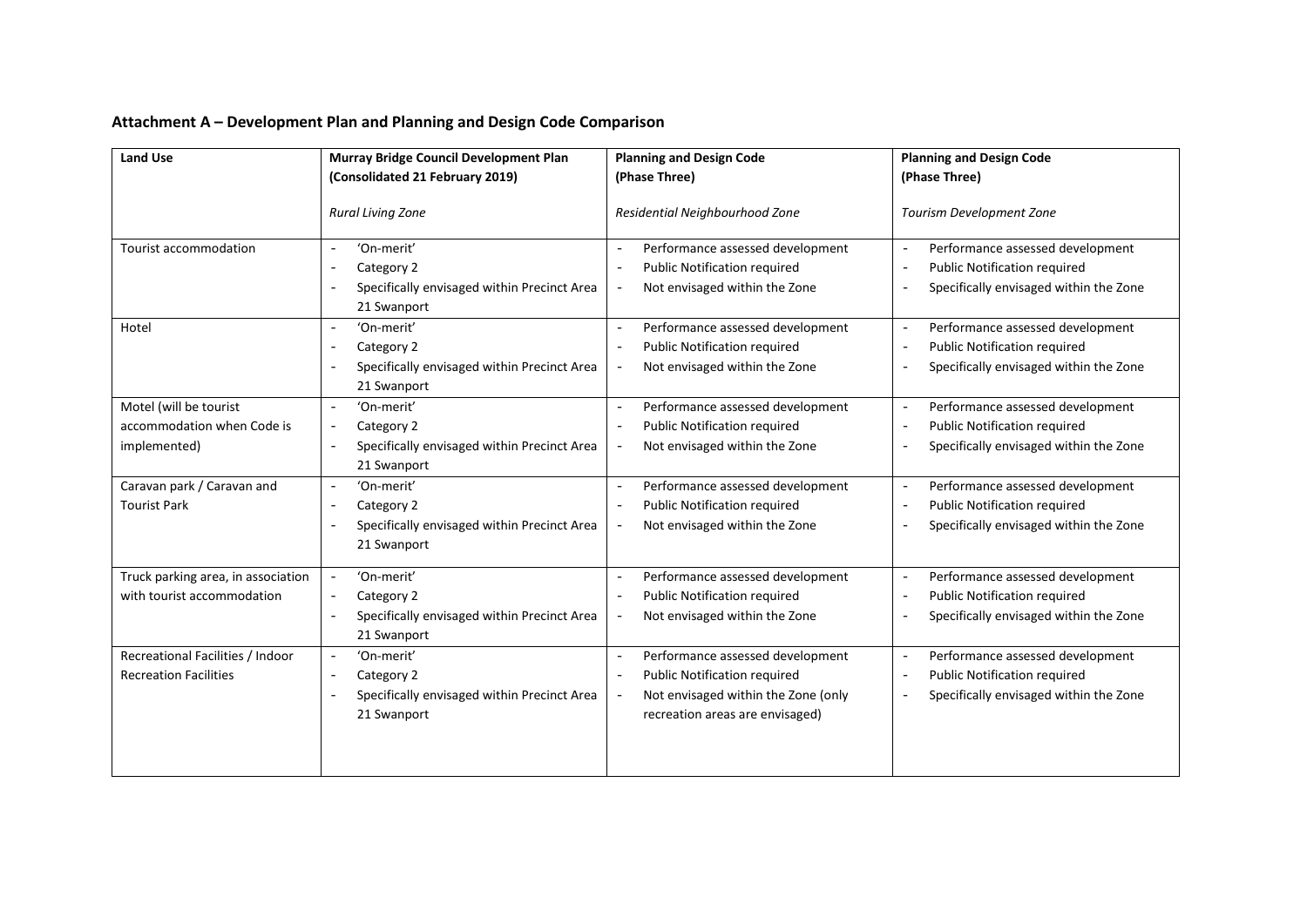| <b>Land Use</b>        | <b>Murray Bridge Council Development Plan</b><br>(Consolidated 21 February 2019)                                                                                                                                                                                                                                      | <b>Planning and Design Code</b><br>(Phase Three)                                                                                                                                                                             | <b>Planning and Design Code</b><br>(Phase Three)                                                                                                                                                      |
|------------------------|-----------------------------------------------------------------------------------------------------------------------------------------------------------------------------------------------------------------------------------------------------------------------------------------------------------------------|------------------------------------------------------------------------------------------------------------------------------------------------------------------------------------------------------------------------------|-------------------------------------------------------------------------------------------------------------------------------------------------------------------------------------------------------|
|                        | <b>Rural Living Zone</b>                                                                                                                                                                                                                                                                                              | Residential Neighbourhood Zone                                                                                                                                                                                               | Tourism Development Zone                                                                                                                                                                              |
| Restaurant             | 'On-merit'<br>$\overline{\phantom{0}}$<br>Potentially Category 3, noting that a shop<br>$\overline{\phantom{0}}$<br>can be considered Category 2 but is also<br>subject to a maximum gross leasable area<br>Uses ancillary to tourist accommodation<br>$\overline{\phantom{0}}$<br>are anticipated                    | Performance assessed development<br>$\overline{\phantom{m}}$<br><b>Public Notification required</b><br>$\overline{\phantom{m}}$<br>Not envisaged within the Zone<br>$\overline{\phantom{a}}$                                 | Performance assessed development<br>$\overline{\phantom{m}}$<br><b>Public Notification required</b><br>$\overline{\phantom{m}}$<br>Specifically envisaged within the Zone<br>$\overline{\phantom{a}}$ |
| Shop or group of shops | 'On-merit' if the gross leasable area is 80<br>$\overline{\phantom{0}}$<br>square metres or less<br>Category 2<br>$\overline{\phantom{0}}$<br>Specifically envisaged within Precinct Area<br>$\overline{\phantom{0}}$<br>21<br>Uses ancillary to tourist accommodation<br>$\overline{\phantom{0}}$<br>are anticipated | Performance assessed development if the<br>$\overline{\phantom{a}}$<br>gross leasable area is less than 200 square<br>metres<br><b>Public Notification required</b><br>Envisaged within the Zone<br>$\overline{\phantom{a}}$ | Performance assessed development<br>$\overline{\phantom{a}}$<br><b>Public Notification required</b><br>$\overline{\phantom{m}}$<br>Specifically envisaged within the Zone<br>$\overline{\phantom{0}}$ |

*.*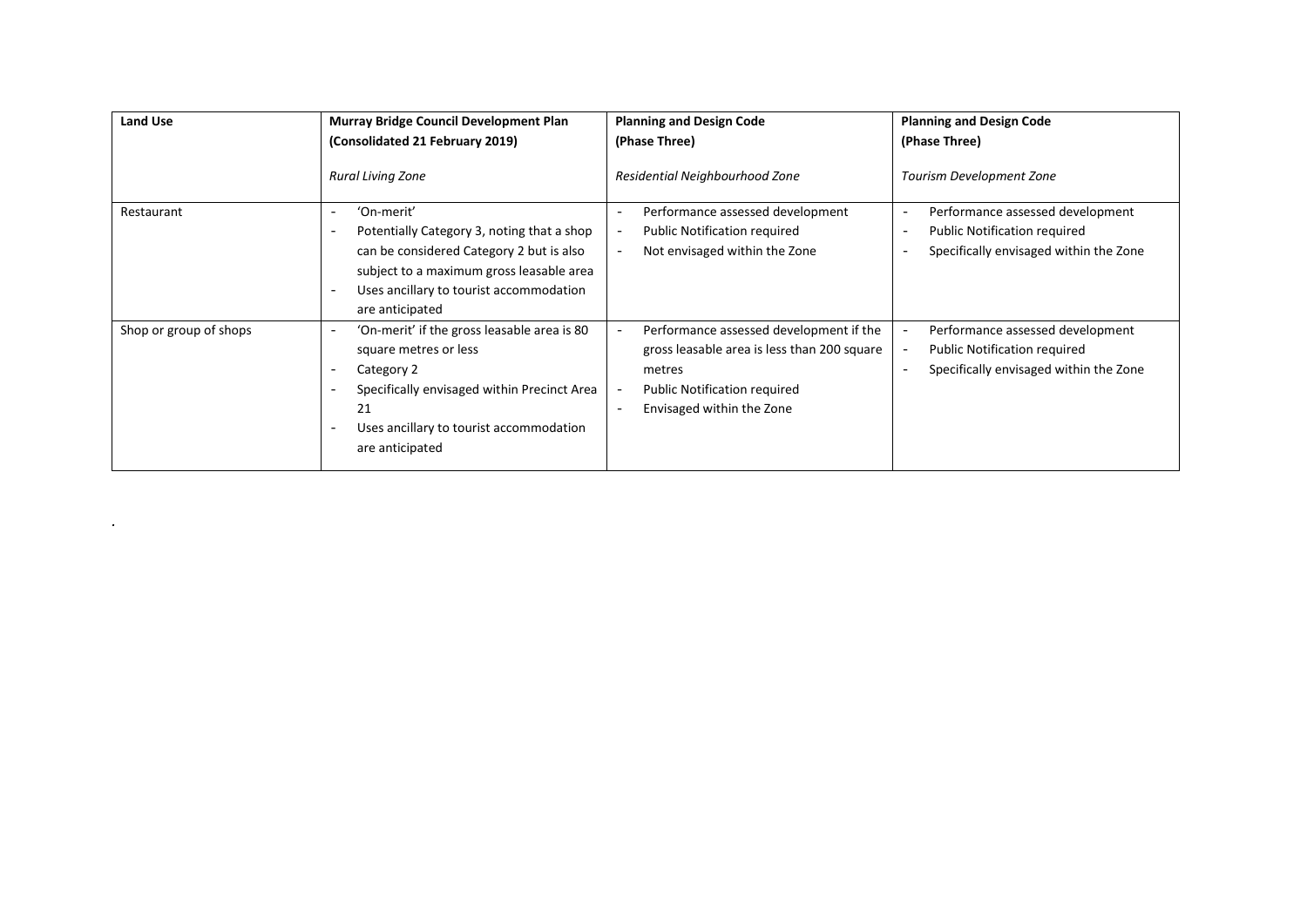

## **ATTACHMENT B**

# **CONCEPT PLAN TECHNICAL AND NUMERIC VARIATION OVERLAY**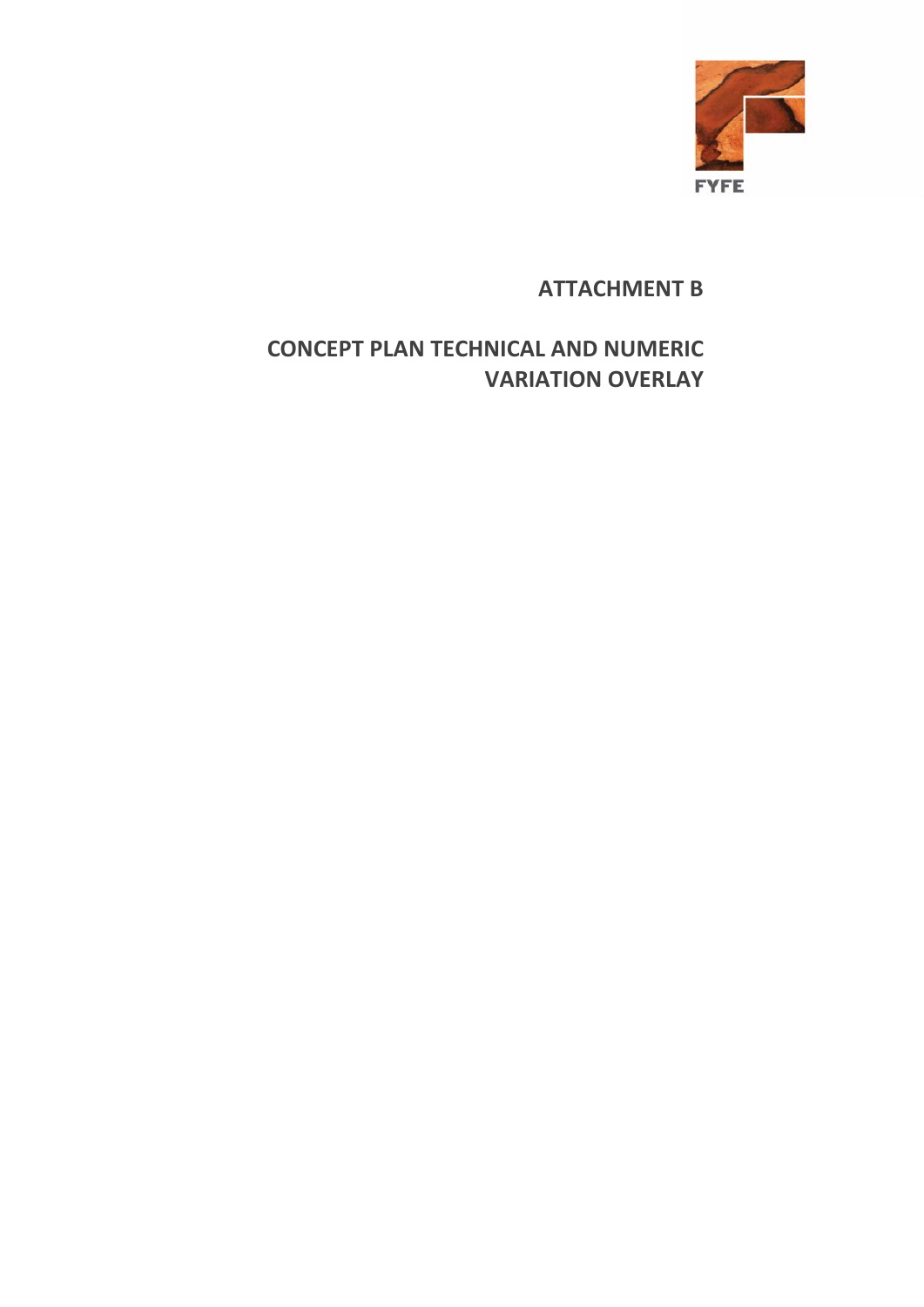



Road Access points Road Closure Freeway Interchange Junction upgrade W Primary Production Interface **AVA** South Eastern Freeway Interface Vegetation (no access) buffer Stormwater Detention Infiltration basins/soakage trench Concept Plan Boundary

 $\boldsymbol{0}$ 0.2 0.4 0.6 0.8  $1 km$ 

# **Concept Plan Map MuBr/20 RURAL LIVING (SWANPORT)**

Consultated BENDEE GONNEN to